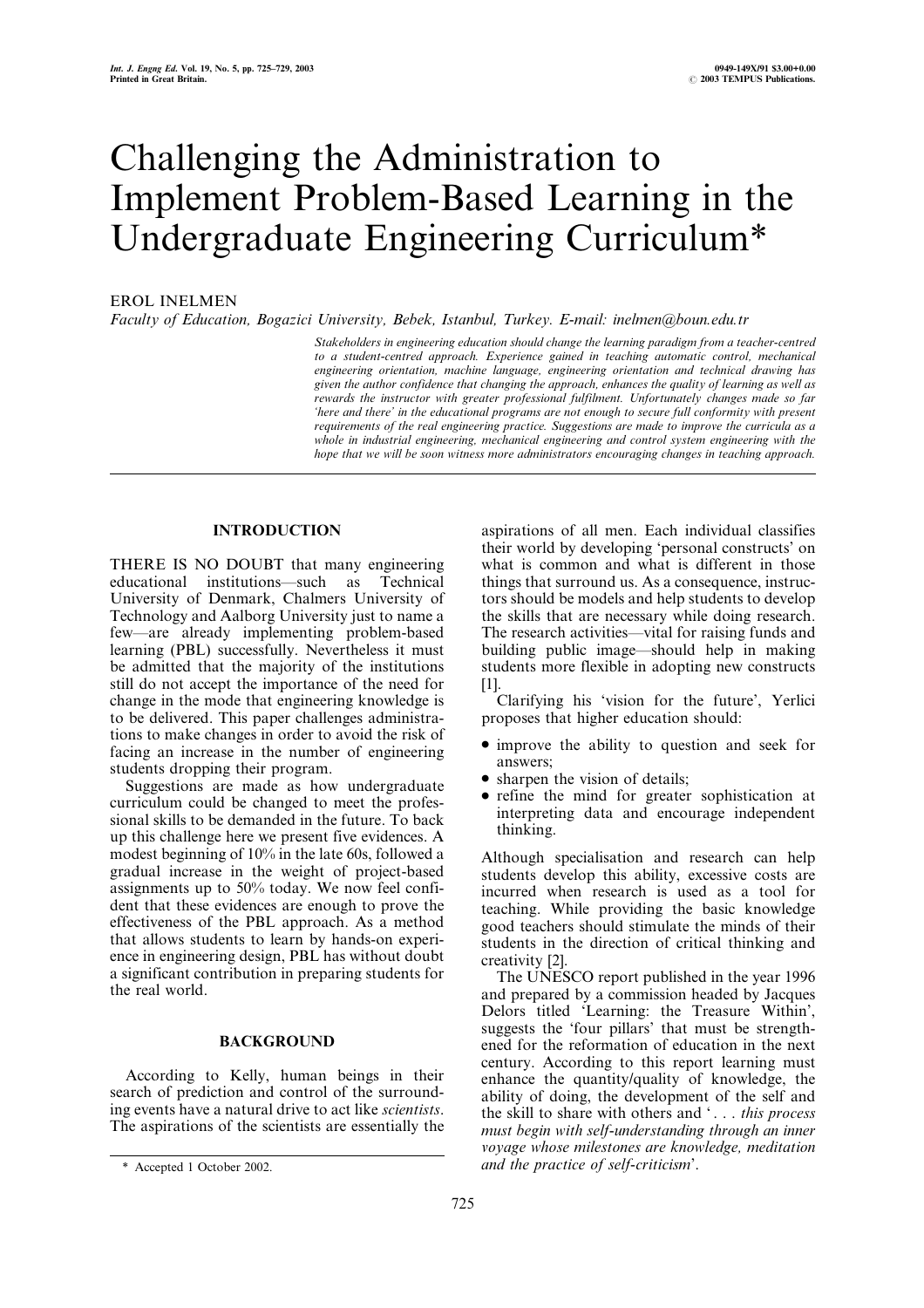Employers have a very important role to play in the enhancement of the quality of engineering education. Their active participation as members of the academic boards should be encouraged. This practice enables the development of sound policies as the result of collaboration between all the educational parties. `Engaged dialogue' can make curriculum changes an enduring possibility. By establishing a formal and informal network between the parties, peers and superiors, new ideas can be put forward and rapidly implemented.

## EVIDENCES

The first application of PBL was introduced by the author in the year 1969 under the name of individual project, with a 10% share in final grade. Among the many successful students in this novel implementation, one student distinguished in particular. As a student of the technical drawing course, he worked on a new car design project. His father—being involved in the automotive industry himself—provided an adequate setting for him to continue on working with the subject. He became the general manager of Ford in Turkey—recently producing exclusive models for foreign clients and now is working in the international headquarters. The following evidences attempt to illustrate how educational changes can be made from within a traditional system.

#### First evidence

In 1997 the author increased the project assignment weighting to 30% in an automatic control course offered by the Electronic Program in the School of Advanced Vocational Studies at the university where he is currently affiliated. The outline of the course that sophomore students were to take during their third semester included: an introduction to control theory; the analysis of electrical, hydraulic and pneumatic systems; and the study of transfer functions and controlling techniques. Students attending this course have completed during their freshmen year the requirements for mathematics, technical drawing, programming techniques, electrical circuits, logic circuits, machine language and operating systems.

At the beginning of the course, as a starting point to their research, students were allowed to choose freely the topics using the excellent examples provided by Dorf in the Modern Control Systems textbook published in 1989. Eventually the instructor intervened by giving specific assignments to each student to avoid duplications. The instructor provided extra information about mechanical systems—fasteners, bearings, handling components—from leaflets collected from manufacturing companies. The study of mobile robots, which include perception by sensors, cognition by intelligence and behaviour by actuators, was strongly encouraged because it provided a very

complete coverage of the automatic control field [3].

### Second evidence

Latter in the same university, the author was asked to take on the responsibility of launching an introductory course in mechanical engineering. He was already familiar with the background of the students. This information was gained during personal contacts in the technical drawing course offered the previous semester. The idea of using the recently published An Introduction to Engineering textbook by Onwubiko showed little prospect of encouraging students to be involved in the mechanical engineering design as required in the course description. It was expected that this course—integrated in the recently designed undergraduate program aiming—would meet the demands of the industry.

Assigning each student a different mechanical device, proved to be a very challenging idea. At the beginning students expected to find clear-cut solutions to their assignments in the literature suggested, but soon realised that they had to follow the suggestions made by the instructor in order to accomplish positive results. Again, here the example of a mobile robot was presented to show students the procedure to be followed in an engineering design. The results of the work were eventually published in the proceedings of a national mechanical engineering symposium. To encourage students to present outstanding work, grades higher than 100 points was possible [4].

#### Third evidence

A wonderful opportunity occurred while teaching `machine language' to freshmen students in the same Junior College that was reported in the first evidence. Since the foundation of a first research centre in the university during early 60s, the author was able to witness the development in medical engineering research that eventually culminated with the creation of a biomedical engineering institute. As information technology is changing dramatically the way we live, medical care is taking a new turn as we approach the new millennium.

At this crucial time, the author assigned his 48 freshmen students specific topics that where generated by the cross-tabulation of sensory, nervous, tissue (hard), respiratory, cardiovascular, gastrointestinal and tissue (soft) topics with measurement, diagnosis, design, manufacturing, treatment, simulation and monitoring topics. A summary of the course outline is described in Table 1. Students had to present progress reports every week on their work. After having selected the variables, deciding the equations, fixing the memory addresses and registers to be used they had actually to write and trace the program [5].

#### Fourth evidence

In an engineering orientation course offered by the author in a private university in Istanbul, each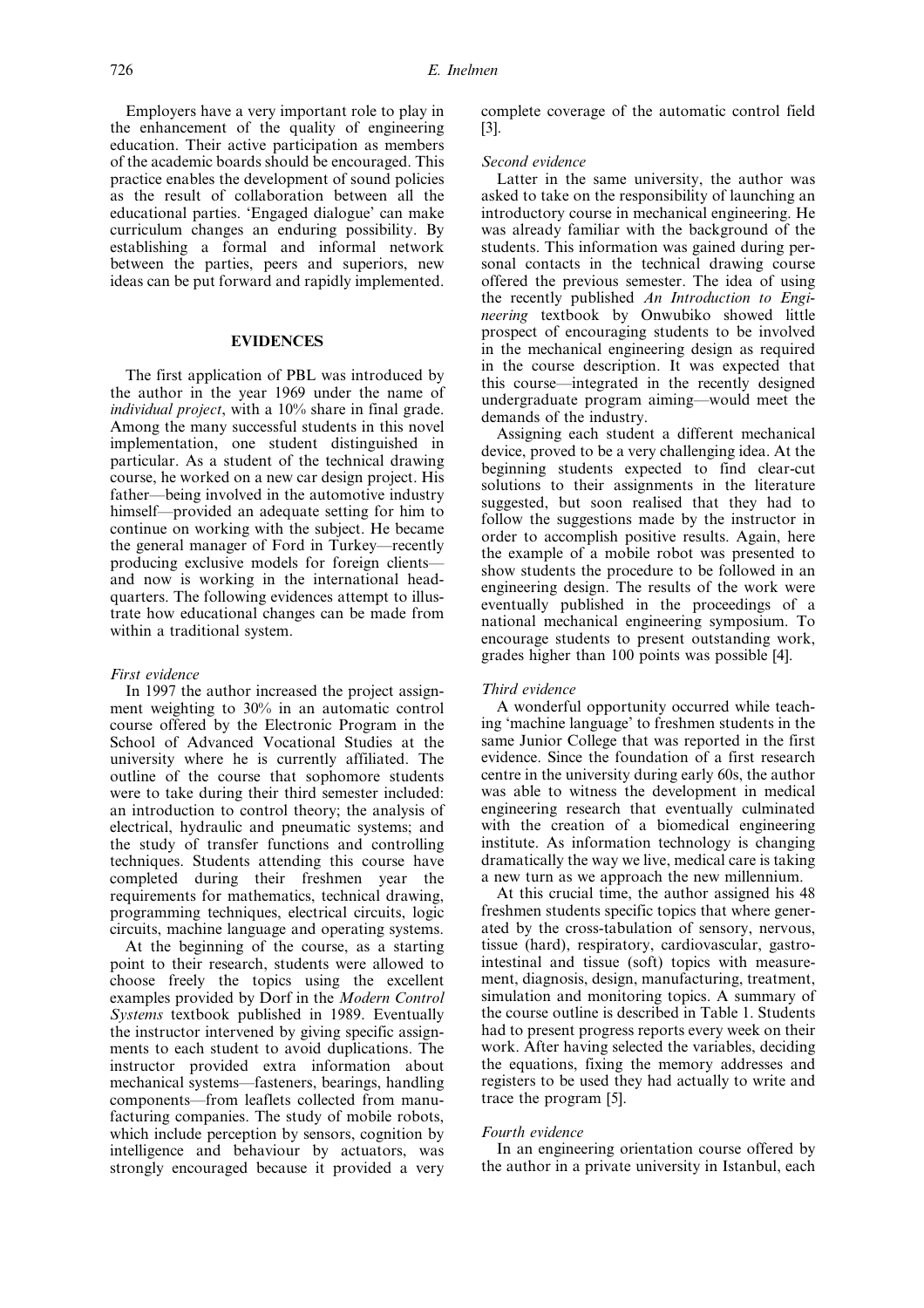week every student was requested to present one stage of a project in compliance to the engineering project preparation steps given at the beginning of term.Studentshadtodescribethebasic components, the manufacturing process, the time schedule for production, the analysis of deformation, the cost calculation, layout of the manufacturing plant, the mesh description for manufacturing routing, the breakeven calculation and the impact on the environment (Table 1). Written reports were graded before the oral presentations and short examinations assured that concepts were properly covered [6].

Just before every lesson each student was expected to post the personal work on the walls of classroom for the oral presentation. This provided both to students and to the instructor an easy and fast way to compare each work. Openness and easiness of evaluation made possible instant feedback and grading which is so important in learning. We must recognise that to cope with the present changing conditions, stakeholders in the global economic development should provide more help by encouraging the use of educational technology and reconciling research with education.

#### Fifth evidence

The author has been teaching engineering graphics for more than two decades and developed in this time several strategies to enhance the motivation of the students to do better work. The course curriculum included the topics of multi-view projection, sectioning, dimensioning, explosion, assembly and animation. Each topic was first covered using the classical pencil and paper technique. Since computer-based design software is very popular today, special effort was made to give the students hands-on experience in the use of this modern tool. Some students did not have the necessary computer skills to use the available software and some of them had not yet had the engineering orientation course offered the previous semester [7].

Students were expected to prepare each week a project to be handed in before the lecture period. A similar work was graded during class that helped to verify the authenticity of the project presented. This was further developed with the computer design package program in use. Unfortunatelly students are in general reluctant to take notes so additional material had to be provided as the course developed. It was clear that since the students were used to solving only science problems, they had difficulties in realising that there is no `one' aswer to engineering problems. Encouraging students to change some of the parameters of the assigment while adding different new components was indeed a challenge.

## **SUGGESTIONS**

As the author gained confidence in the power of the new approach to teaching engineering courses,

it became evident that important changes had to be made in the undergraduate curriculum if the positive effect of PBL was to be maintained. The explanations given in this section attempt to summarise the efforts made to suggest changes in the curriculum parallel to the implementations made in the course educational approach. When they were questioning the need of taking the courses they were assigned, it became clear that students had no idea about the curriculum and the aim of the undergraduate program. Here are some suggestions to improve the current situation.

#### First suggestion

The first attempt to develop an integrated undergraduate curriculum where PBL would have a key role was made in 1996. Personal contact with many senior students that had taken the freshmen courses from the author revealed that many students wasted valuable time in the initial phase of their graduation project. Considering that industrial engineering education has to be more open to changes as demanded by the employers, we suggest the setting up of `knowledge lanes'. The project development lane would assure that the information acquired each year in the other lanes is applied in relevant projects. Students would develop the required skills of project development in small steps, ending with the project in the last year.

Since PBL requires that students work sometimes without the direct supervision of their instructors, mutual trust must be developed to ensure that indeed the work is original and not simply 'borrowed'. Students are expected to work extra hours outside the classrooms doing research in the libraries and consulting different documents that the instructors may provide. There are possibilities for 'unfair practice'. Creating an atmosphere that enhances the enthusiasm of the students to work for intrinsic motivation can prevent misconduct [16].

## Second suggestion

Another attempt was made to develop an integrated undergraduate program, this time for mechanical engineering. Three areas of mechanical engineering practice—namely energy, transportation and handling—are considered as the output of the program. The basic engineering sciences and the basic engineering applications are the inputs to the educational system. From these basic inputs the core courses are developed as a whole. The flow of the design process is given in the identification, description, embodiment, control and implementation stages. These stages should go in parallel with the development of the specifications, diagrams, drafts, systems and prototypes of the project.

The program described above tries to show that the courses alone are not enough to give an understanding of the content of an engineering program. Students should be encouraged to reflect on the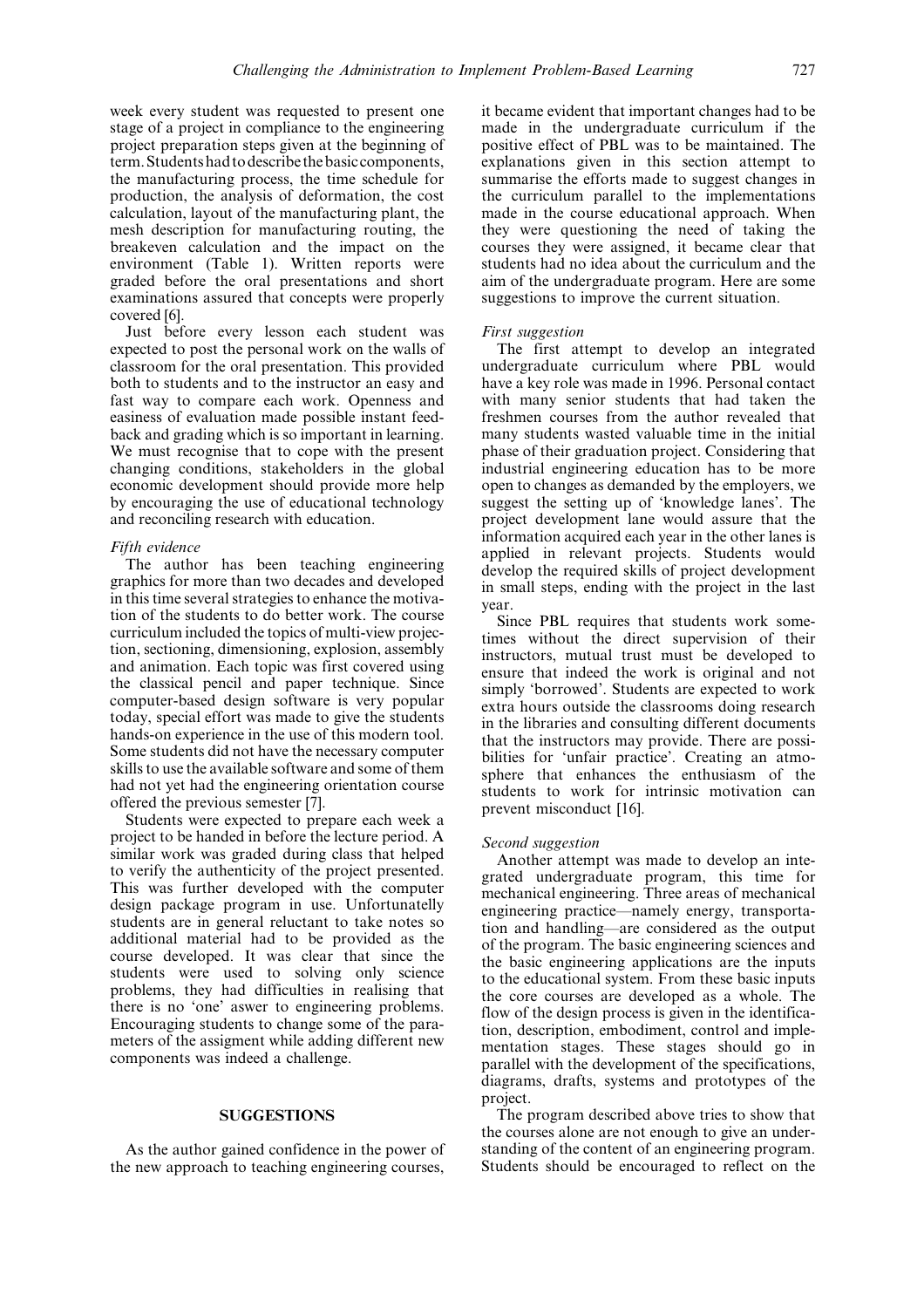relations that exist with the courses and the aim of the main areas of application. Even a relation can be established between the areas of application, as in the case of energy being part of a transportation system. The courses should be closely integrated with the design system approach so important in engineering practice. As new knowledge is acquired in the core courses, the relevant information must be applied in a project leading to the final year project [9].

## Third suggestion

During a joint work with a colleague in the field of electronics, an education program for control system design was developed. Starting with the basic courses in mathematics and physics, core courses such as logic circuits, assemblers and simulation, the program continues with system components and product development. A project originates with the problem definition and ends with the program validation. This fact demonstrates that computer programming forms an integral part of the design process. It is important to understand also the operation of the mechanical equipment as part of the whole design.

We proposed a novel model that showed promising results. Students learn through projects with a top-down approach; not only does this motivate students but also is expected to help in equipping them with skills for life-long learning. The 'just in time teaching' pedagogical strategy appears to be suitable for helping the delivery of the curriculum proposed. As emphasised by the mechatronics discipline, the integration of different engineering areas is a necessity in a modern control system design approach. In this new approach the complexity of the final product dictates a holistic view to design [10].

## **CONCLUSIONS**

The evidences given in this paper show clearly the advantages of PBL both for the students and the instructors. Instructors can take the opportunity of the project to pursue their own research. As long as administration is willing to acknowledge the importance of collaborative work with the students, we see no conflict between the efforts given to teaching and those required for research. Unfortunately many instructors argue that much time is lost in the implementation of the PBL approach and many critical topics relevant to the engineering practice face the risk of not being covered. Using Table 1 it is our duty to convince the administration that since the learning method is as important as the content, PBL should be seen as a valuable educational tool within the traditional system [11].

Using the successful case at Texas A&M as an evidence, Wald during the UICEE conference at Wismar in the year 2000, gave some clues on the way to approach change in educational institutions. During the oral presentation, a chart showing how actual change lags behind the initial efforts made by the institution was presented. Unfreezing people's attitudes by identifying individual and organisational barriers, developing people's awareness of the situation and interest to participate, making people more involved in decision making and accountable for their behaviour and ensuring people's long-term commitment to change were recommended [12].

On a more practical stand, Pudlowski suggests that a model for curriculum design should assure that `the product outputs meet the prescribed educational objectives and appropriately adjust in accordance to the requirements of the changing technology, practices and processes'. He argues that the methods should allow for the development of a new education structure or the restructure and modernisation of existing curricula should be possible without any undesirable effects and disturbances [13].

We wish to conclude by making an appeal to the community of education administrators to encourage the use of PBL by highlighting `best practices' through special publications. These publications should highlight the profile of the students involved, the projects developed, the students' responses and performance evaluation. Such a practice will hopefully encourage collaboration between institutions. As has always been demanded by the strong and experienced voice of Hernaut—wearing his hat of manager of a wellknown industrial enterprise—it is now the right time to convince administrations that this is the right way to go forward [14].

Acknowledgement-The author wishes to acknowledge the inspiration given by Nikos Mourtos of the Mechanical Engineering Department of San Jose State University, San Jose, California, USA.

#### REFERENCES

- 1. G. A. Kelly, A brief introduction to personal construct theory, Perspectives in Personal Construct Theory, Bannister, D. (ed.), Academic Press, London (1970) pp. 1-29.
- 2. V. Yerlici, The place of teaching and research in engineering education, Ingenieur Pedagogik Brücke Zwischen Lehre and Forshung, A. Melezinek, G. Kurz (eds), Leuchtturm-Verlag, (1993) pp. 297-300.
- 3. E. Inelmen, Teaching automatic control in a junior college: a case study. The 4th Symposium on Advances in Control Education, IFAC, Istanbul, Turkey, (1997) pp. 185-188.
- 4. E. Inelmen, Introducing freshmen students to hands-on experience in engineering design, UICEE Global Congress on Engineering Education, Cracow, Poland, (1998) pp. 273-276.